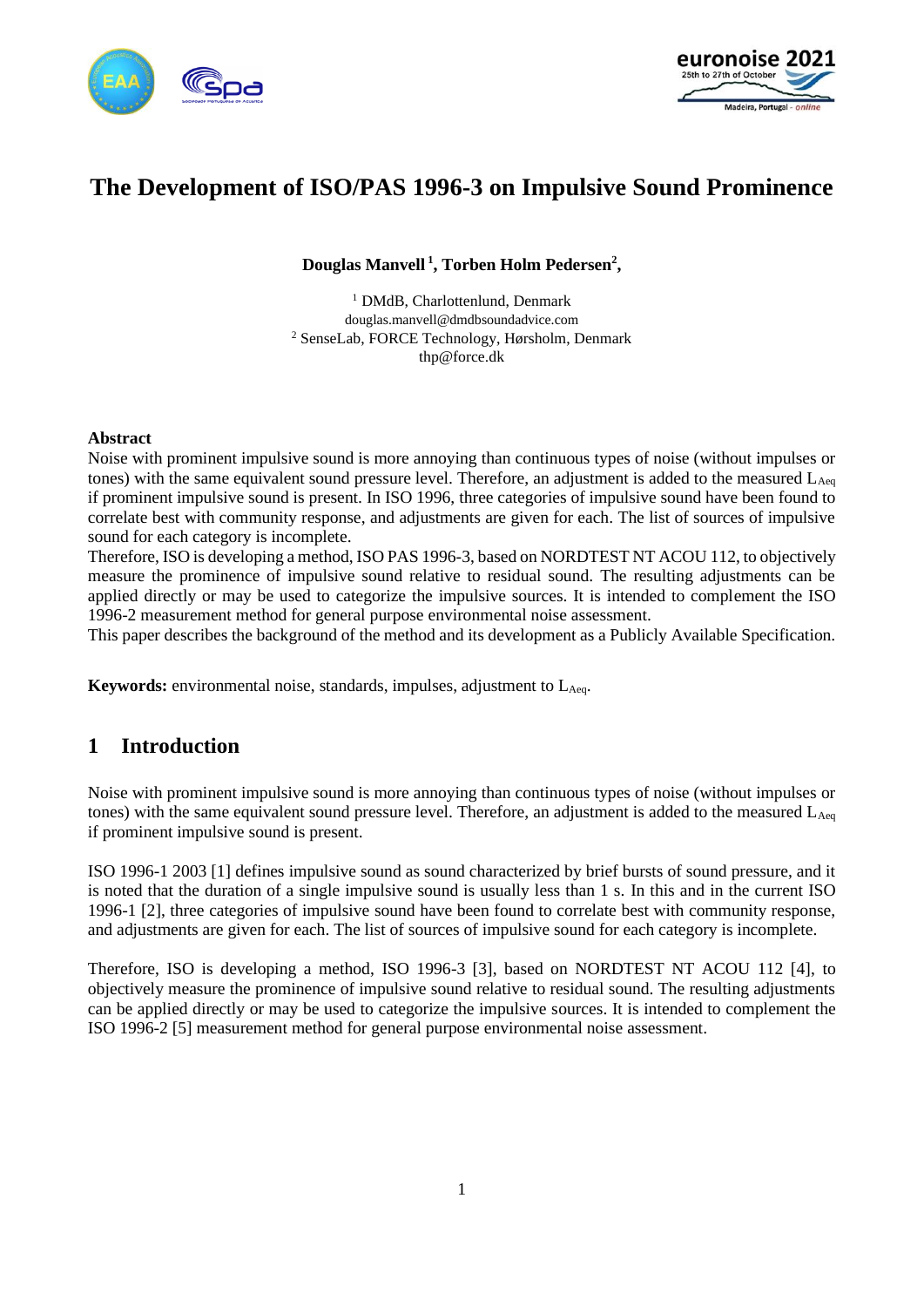

## **2 Background of the Method**

#### **2.1 The ISO 1996 standard at the turn of the millennium**

During development of the 2003 edition ISO 1996-1 Acoustics — Description, measurement and assessment of environmental noise — Part 1: Basic quantities and assessment Procedures and the 2007 edition of ISO 1996-2 Acoustics – Description, measurement and assessment of environmental noise – Part 2: Determination of environmental noise levels [\[6\],](#page-9-5) consensus was reached that impulsive noise was best assessed by the classification of sources into one of 3 categories.

In the definition of impulsive sound sources, updated in the 2017 edition of Part 1, it was noted that no mathematical descriptor exists to unequivocally define the presence of impulsive sound, or to separate impulsive sounds into the 3 categories identified. Thus, the sources of sound listed are used to define impulsive sound sources as shown in Table 1.

| Category                | Description                                      | Examples                                  |
|-------------------------|--------------------------------------------------|-------------------------------------------|
| high-energy impulsive   | Explosive source where the equivalent mass of    | Quarry and mining explosions, sonic       |
| sound source            | TNT exceeds 50 g, or sources with comparable     | booms, demolition, or industrial          |
|                         | characteristics and degree of intrusiveness      | processes that use high explosives,       |
|                         | Sources of sonic booms include such items as     | explosive industrial circuit breakers,    |
|                         | aircraft, rockets, artillery projectiles, armour | and military ordnance (e.g. armour,       |
|                         | projectiles, and other similar sources.          | artillery, mortar fire, bombs,            |
|                         | Does not include the short duration sonic        | explosive ignition of rockets, and        |
|                         | booms generated by small arms fire and other     | missiles)                                 |
|                         | similar sources                                  |                                           |
| highly impulsive sound  | Source with highly impulsive characteristics     | Small arms fire, hammering on metal       |
| source                  | and a high degree of intrusiveness               | or wood, nail guns, drop-hammer,          |
|                         |                                                  | pile driver, drop forging, punch          |
|                         |                                                  | presses, pneumatic hammering,             |
|                         |                                                  | payement breaking, or metal impacts       |
|                         |                                                  | in rail-yard shunting operations          |
| regular impulsive sound | Impulsive sound source that is neither highly    | Slamming of car door, outdoor ball        |
| source                  | impulsive nor high-energy impulsive sound        | games, such as football (soccer) or       |
|                         | source                                           | basketball, and church bells. Very fast   |
|                         | Includes sounds that are sometimes described     | pass-bys of low-flying military           |
|                         | as impulsive, but are not normally judged to be  | aircraft can also fall into this category |
|                         | as intrusive as highly impulsive sounds          |                                           |

Table 1 – definition of impulsive sound sources in ISO 1996-1.

Adjustments to the L<sub>Aeq</sub> are 5 or 12 dB for regular and highly impulsive sound sources, respectively. For highenergy impulsive sounds, the adjustment depends on the C-weighted sound exposure level *L<sub>EC</sub>* level.

Adjustments for impulsive source character are only applied when those sources are audible at the receiver location. When the sound cannot be separated from the sound from other sources, or the impulses are so infrequent that they do not affect the result, then the adjustment is ignored. The minimum rate at which the adjustment is applied is deferred to responsible authorities but typical minimum rates are given as one event every few seconds or every few minutes.

ISO 1996 proposes that, when the bandwidth-adjusted signal-to-noise ratio, D', exceeds 14 dB, the impulse source sound is noticeable in the presences of residual sound [7] and should be assessed. It is important to note that, the standard notes that some countries apply objective prominence tests to assess whether sound sources are regular impulsive.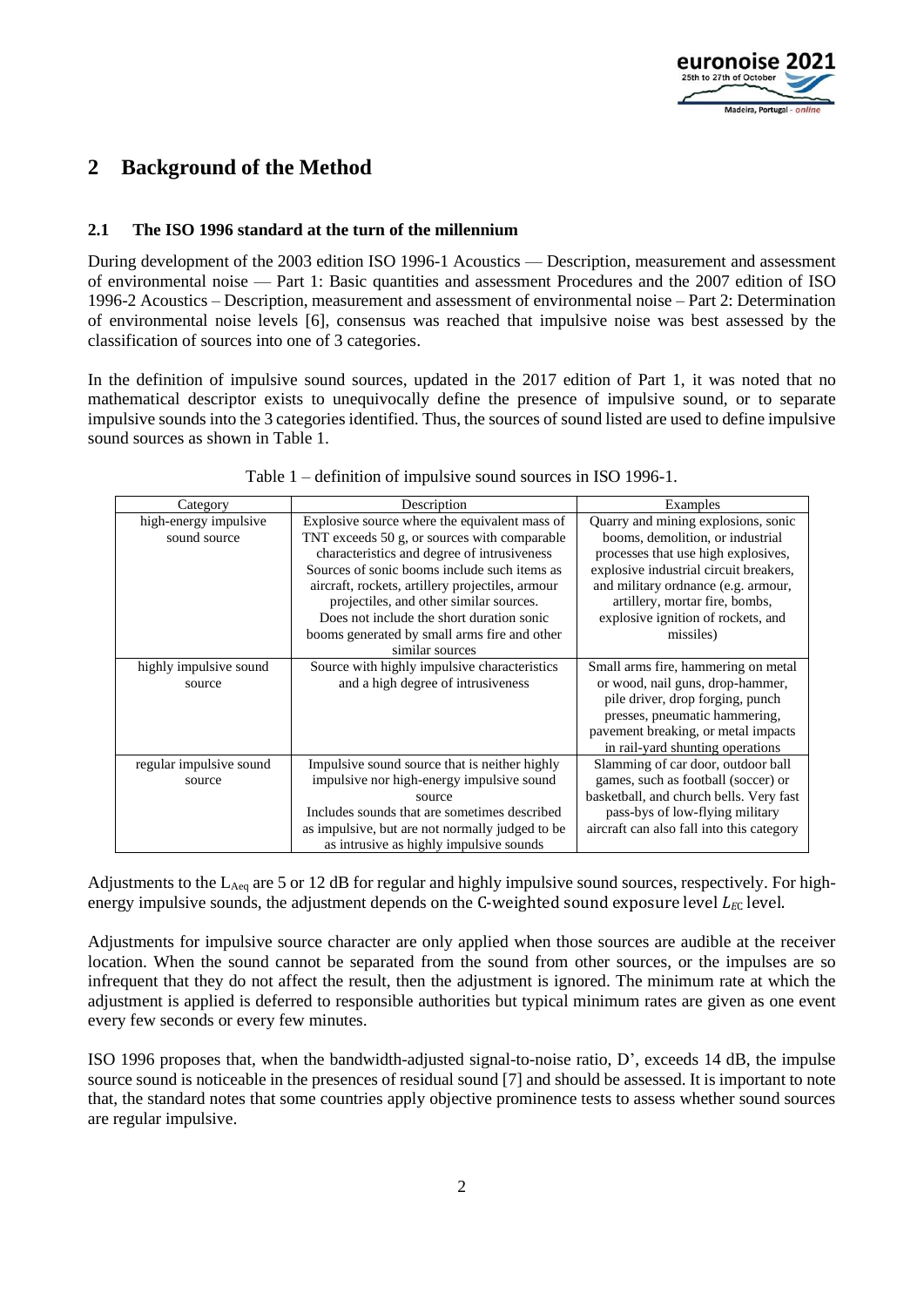

#### **2.2 National situations differing from ISO 1996**

In Germany, an objective impulse adjustment method is described in TA-Lärm [\[8\]](#page-9-6) and has been used for many years.

In Denmark, the NORDTEST NT 112 method has been used since its publication in 2002. And, in the period leading to the 2003 edition, the NORDTEST method was discussed in the ISO working group but was deemed to have been insufficiently tested to influence the consensus on the methodology, particularly as it just been published at that time.

Nevertheless, in UK, the BS 4142 rating level method [\[9\]](#page-9-7) was updated to also utilise the NORDTEST objective impulse detection method with to determine the impulse penalty. Subsequently, this was also adopted as a potential assessment method in Australian standard AS1055 [\[10\]](#page-9-8)[\[4\].](#page-9-3)

#### **2.3 The Needs of ISO**

Just after 2000, the ISO working group identified that the standard could be improved on this issue, particularly as the impact of the impulsive noise adjustment are significant and, in several cases, more important than other corrections. One of the main issues was that it was difficult to categorise sources not listed in the standard without an objective method. Examples of such sources include stonemasonry, metal transport cages as used in grocery deliveries to supermarkets, skateboard parks and powered lug wrenches. Douglas Manvell offered to collate issues, state of the art of current knowledge and possible improvements on this topic to form the basis of a qualified review, and the working group investigated what literature existed concerning the human response to various impulsive sound sources: military, construction, industrial, sport, music, helicopters, etc. As a result, several countries in the Working Group supported investigating the NORDTEST objective impulsivity method as an ISO method to determine impulsive sources.

## **3 The NORDTEST method**

The development of the NORDTEST ACOU 112 method started as a research project founded by the Danish Environmental Agency, [\[11\].](#page-9-9) The purpose was to develop an objective method for a penalty that was in accordance with the extra annoyance due to the impulses heard. The method should be based on the perceived sound at the receiver position including masking from any continuous noise (including residual sound) irrespective the category of the sound source, although military sound sources was excluded. The hypothesis was, that the annoyance increased with the prominence of the impulses.

The method was developed on basis of the results from listening tests on recordings of impulse sound from real sound sources in continuous background sound. The recordings were sounds with various level differences and onset rates. The method defined an impulse as "the sudden onset of a sound" and the method calculates the prominence P, of the impulses in accordance with the results of the listening tests. A method based on a combination of the psychoacoustic-related measures for level difference (sone ratio: sonebackgr./sonemax.), onset rate (sone ratio/s), and sharpness was tested. Although this was promising, the method based on Aweighted measures was preferred for practical reasons, see [Figure 1.](#page-3-0)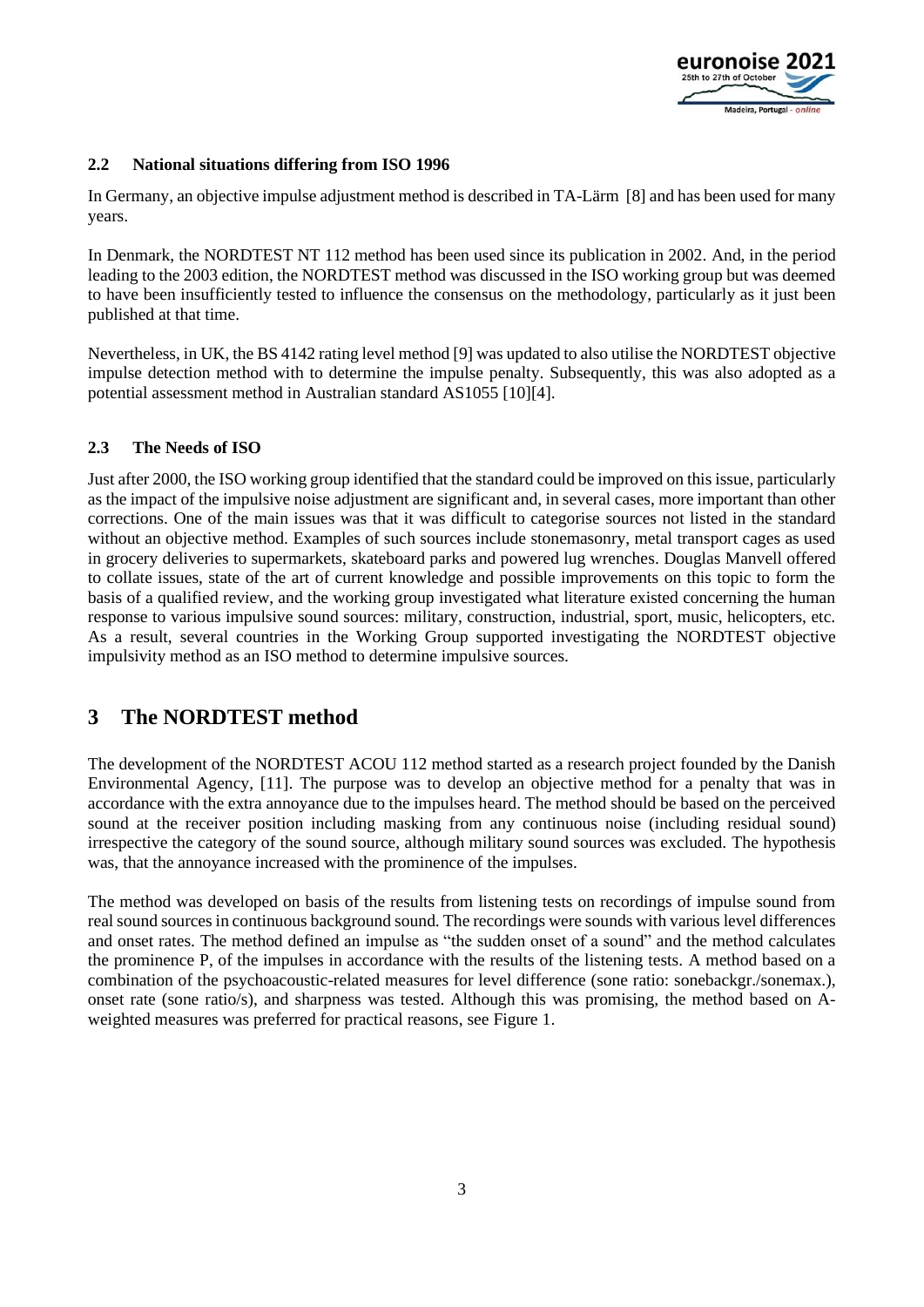



<span id="page-3-0"></span>Figure 1. The listeners' judgements of "Prominent" (x-axis) and the prominence predicted from the measuring method (y-axis). The left panel shows the results for psychoacoustic measures based on sone and sharpness. The right panel shows the prominence predicted from the preferred method based on A-weighted measures with time weighing F. From [\[11\].](#page-9-9)

The objective measuring method is based on the onset rate and level difference for the A-weighted time history of the sound pressure level with time weighting F, see [Figure 2](#page-3-1)



<span id="page-3-1"></span>Figure 2. Time history of the A-weighted sound pressure levels with time weighting F (Fast). The figure illustrates the onset ratio (OR) and the level difference (LD) for the two most prominent impulses. Gradients of 10 dB/s are indicated with short line segments. From [\[4\].](#page-9-3)

The prominence, P, of an impulse is specified as:

 $P = 3 * log (onset rate/[dB/s]) + 2 * log (level difference/[dB])$  (1)

where the "onset rate" in dB/s and the "level difference" in dB are defined more closely in the method.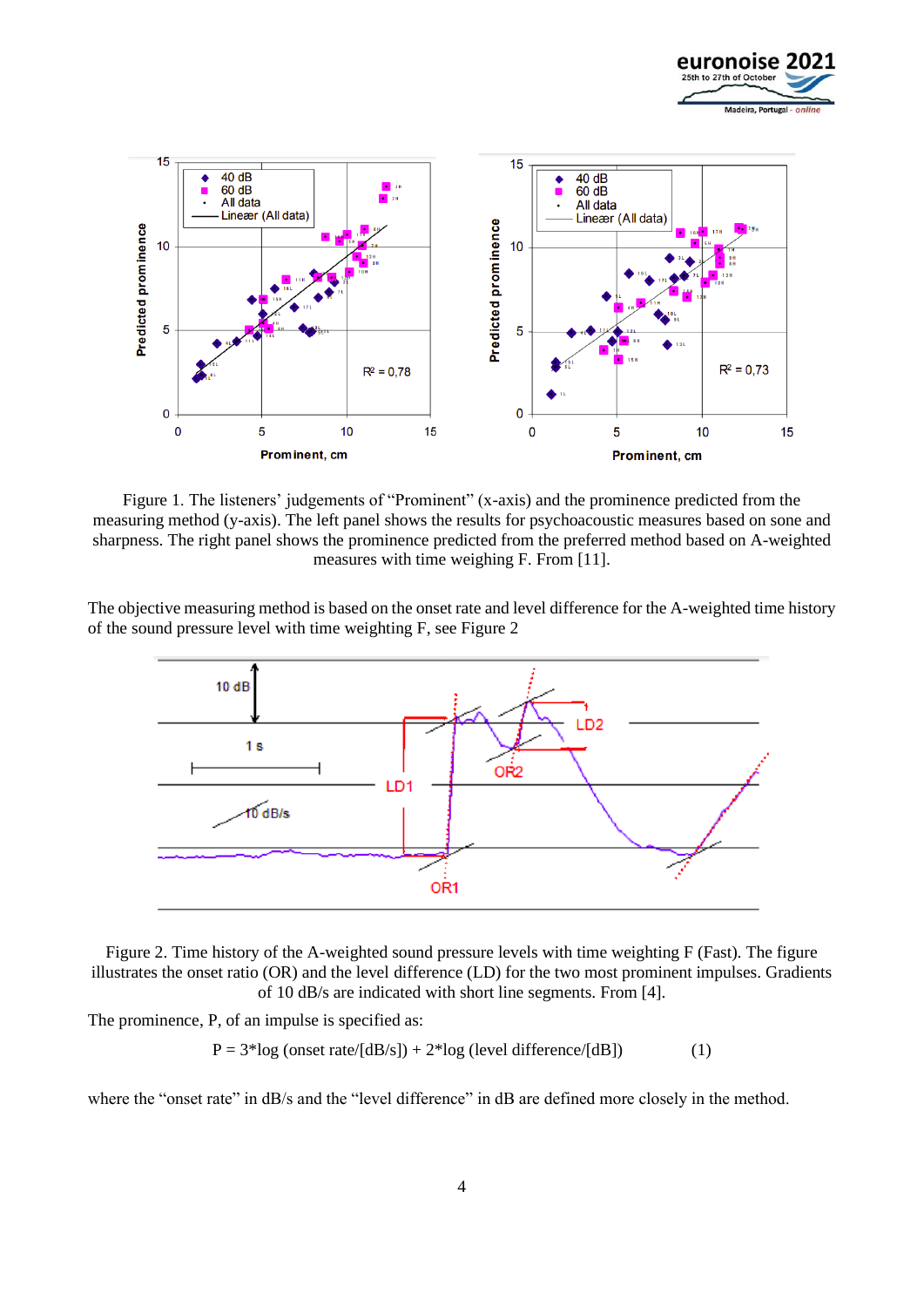

From the prominence, P, the adjustment for  $L_{Aeq}$ ,  $K_I$  is defined as:

$$
K_{I} = 1.8 * (P - 5), \text{ for } P > 5, K_{I} = 0 \text{ for } P \le 5
$$
 (2)

The method is intended for use on sources with impulsive characteristics. Examples on use cases, but not limited to these, are: Hammering on metal or wood, nail guns, drop-hammer, pile driver, drop forging, punch presses, pneumatic hammering, powered lug wrenches, compressed air release, pavement breaking, scrap handling, metal impacts in rail-yard shunting operations, slamming of car door, goods delivery, fork lift with rattling forks, outdoor ball games, such as football (soccer) or basketball, skateboard ramps, church bells. Fast and close pass-bys of low-flying military aircraft, trains and road traffic can also fall into this category.

Examples of the prominence and the adjustment for examples of sound sources are shown in [Figure 3. The](#page-4-0)  prominence,  $P$  (x-axis) and the adjustment  $K_I$ [, \(y-axis\) calculated for some examples of sound sources](#page-4-0)



<span id="page-4-0"></span>Figure 3. The prominence, P (x-axis) and the adjustment  $K_I$ , (y-axis) calculated for some examples of sound sources. From [\[11\].](#page-9-9)

The method is intended for environmental noise for use in immission points (at neighbours) to determine how prominent the impulse characteristics are perceived within the continuous part of the noise, including the background noise. For such conditions the prominence is normally below 9, leading to adjustments of up to 8 dB. Nearby hammer blows on metal with low background noise, for example, may give penalties of up to 11- 12 dB but that is not normal for environmental noise.

The method was further developed and tested in a NORDTEST project which included a Round Robin Test among the four Nordic laboratories that participated in the project, [\[12\].](#page-10-0) Among other things, the influence of the sampling interval for the A-weighted sound pressure level with time weighting F was tested. The sampling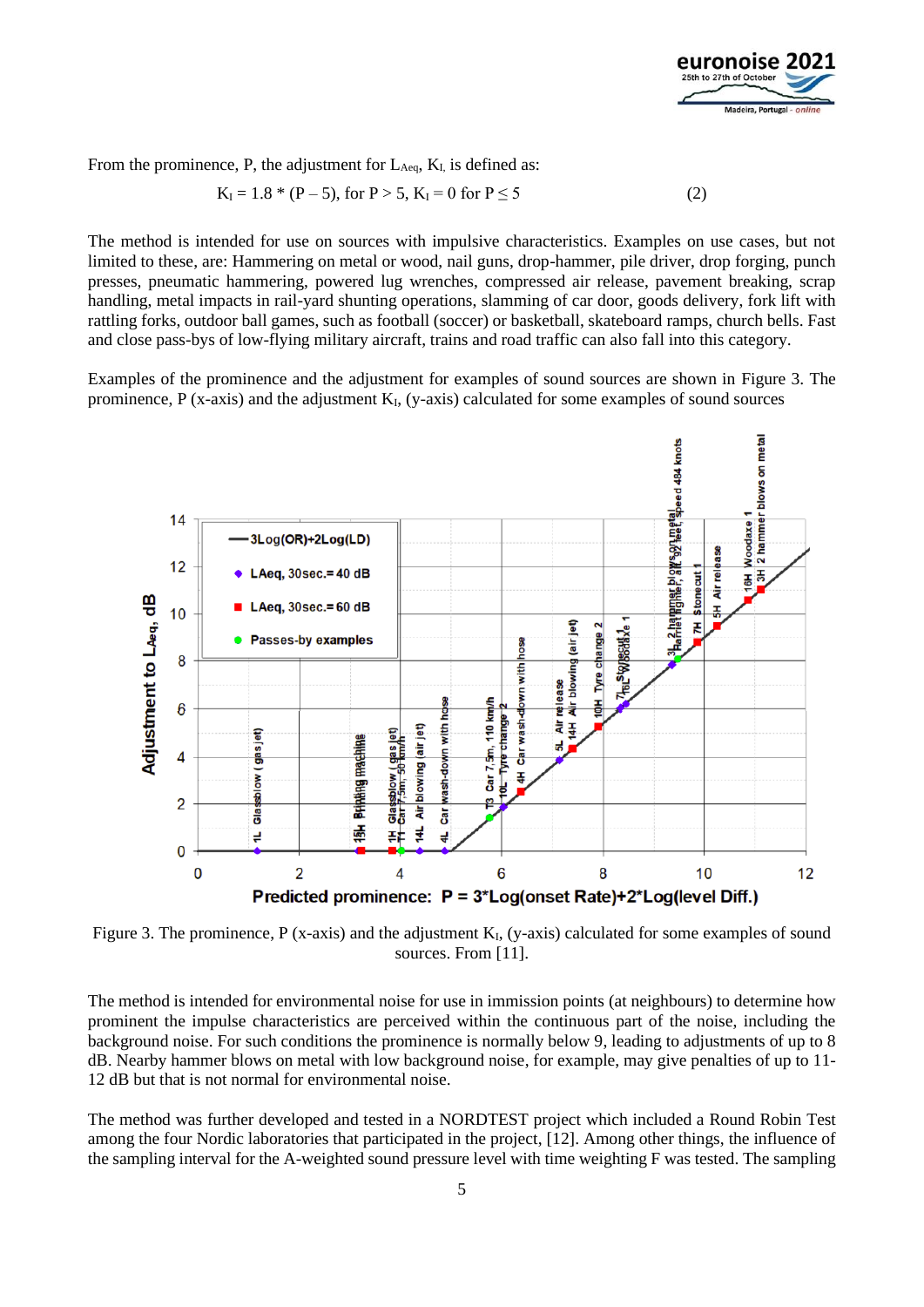

interval had an effect on the result so a fixed and well-defined sampling interval would have been optimal but, to enable the use of several types of measuring equipment, it was decided that sampling intervals in the range of 10-25 ms could be allowed, with 10 ms preferred for the best accuracy. As a result, the standard deviation of the results on the adjustment  $K_I$  in the NORDTEST Round Robin test was 0.5 dB.

In proficiency tests among approximately 30 Danish laboratories approved for noise measurements, objective measurements on impulses according to this method were included in 2003, [\[13\],](#page-10-1) 2007, [\[14\]](#page-10-2) and 2017, [\[15\].](#page-10-3) The standard deviations on K<sub>I</sub>, were 2.0, 0.7, 0.5 and 0.1-0.5 depending on the complexity of the sound samples. Compared with the results from the NORDTEST Round Robin with a standard deviation of 0.5 dB, it can be concluded that the deviation on  $K_I$  measured by different laboratories in most cases will be around 0.5 dB. This is many times better than subjective assessments of whether impulse adjustments should be given.

The method is intended for automatic or semi-automatic analysis for periods (e.g. hours) of noise containing impulsive sounds. An example is shown in [Figure 4.](#page-5-0)



<span id="page-5-0"></span>Figure 4. An example on automatic analysis of the impulses in the noise from a scrapyard. The upper blue graph shows the A-weighted sound pressure level with time weighting F, where the onsets are marked with red. The lower graph shows the prominence, P in green, and the adjustments,  $K<sub>I</sub>$  in black, for the impulses. According to the method the impulse with the highest  $K_I$  determines the adjustment in the corresponding 30 minutes period. From [\[13\]](#page-10-1)

As example of an automatic analysis of the impulses from hundreds of cars passing over bridge expansion joints see [\[16\].](#page-10-4)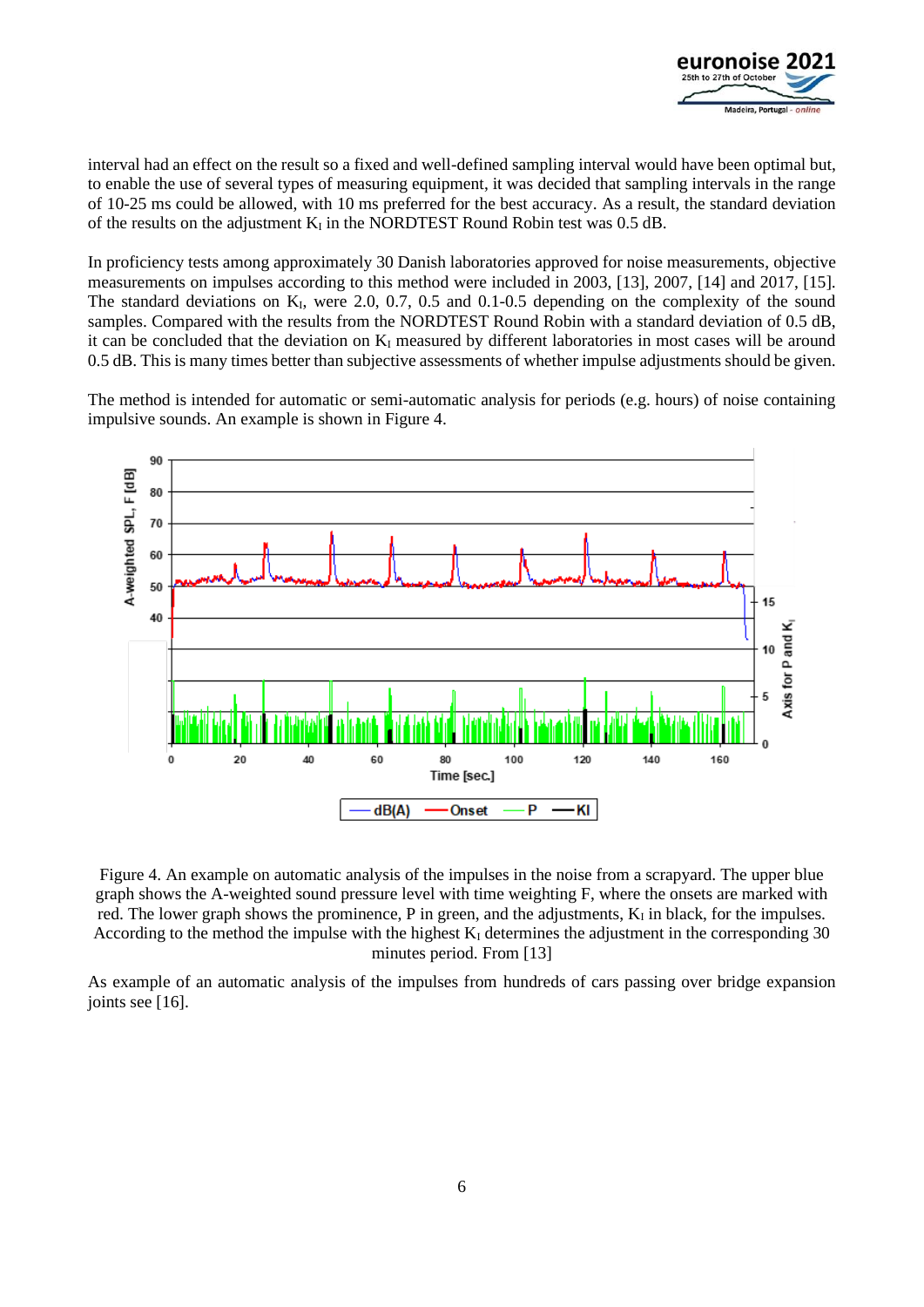

## **4 Developments in ISO**

#### **4.1 Preparation in the ISO Working Group**

With the publication of BS 4142: 2014, the ISO working group proposed publishing the NORDTEST method as, for example, a Technical Report to, at least, get more international feedback. Thus, in 2015, the working group agreed to propose a Technical Report on an objective method to determine impulsive sources and therefore to enable categorization of impulsive sound sources for use in ISO 1996. The objective method was to be based on the NORDTEST method with the addition of a short foreword on future research topics, issues and application to ISO 1996. Douglas Manvell was tasked with drafting a New Work Item Proposal which, after review in the working group, would be presented to ISO TC43/SC1 for approval as a new work item. In the proposal, the NORDTEST method was updated to match ISO 1996 procedures and, on request from the ISO working group, to alternatively enable adjustments based on the analysis as opposed to source identification/classification.

#### **4.2 Approval as a New Work Item**

As a result of this, in late 2018, Danish Standards (DS) submitted a New Work Item Proposal for a Public Available Specification ISO/PAS 1996-3 "Acoustics — Description, measurement and assessment of environmental noise — Part 3: Objective method for the measurement of prominence of impulsive sounds and for adjustment of LAeq" allocated to ISO/TC 43/SC 1/WG 45 "Description and measurement of environmental noise (Revision of ISO 1996-series)", with Douglas Manvell as project leader. A Publicly Available Specification is an ISO publication with a relatively short validity after which it must be withdrawn or converted to another ISO document such as a full standard.

The approved scope of work is objectively to categorise sources by determining how prominent the impulse characteristic is perceived at the receiver location through the continuous part of the noise including the background noise. This method for measuring the prominence of impulsive sounds is intended for sources not identified as gunfire or high-energy impulsive sound. It produces adjustments which are intended used to be used to categorise the sources into either regular impulsive or highly impulsive sources and apply the penalty indicated in ISO 1996-1. However, the adjustments may be applied directly.

## **5 New insight and next steps**

#### **5.1 Development of the Standard**

During development of the PAS, the impact of the sampling rate used was investigated. It was identified that sampling rates of 10-25 ms did not produce significant differences in results, and thus is permitted. A 100 ms sampling rate, available in a wide range of commercial sound level meters, was also investigated and, on the basis of the differences in some results, is permitted for survey measurements.

The period over which the impulse adjustment is applied, the "assessment time interval", was debated and set as default to 30 minutes. However, for assessments with short-duration reference time intervals, shorter assessment time intervals are permitted.

The working group confirmed that the impulse adjustment either be applied by categorizing sources in one of the 3 categories listed in ISO 1996-1, or be used directly as the impulse adjustment,  $K<sub>L</sub>$ . In addition, the assessment location is defined.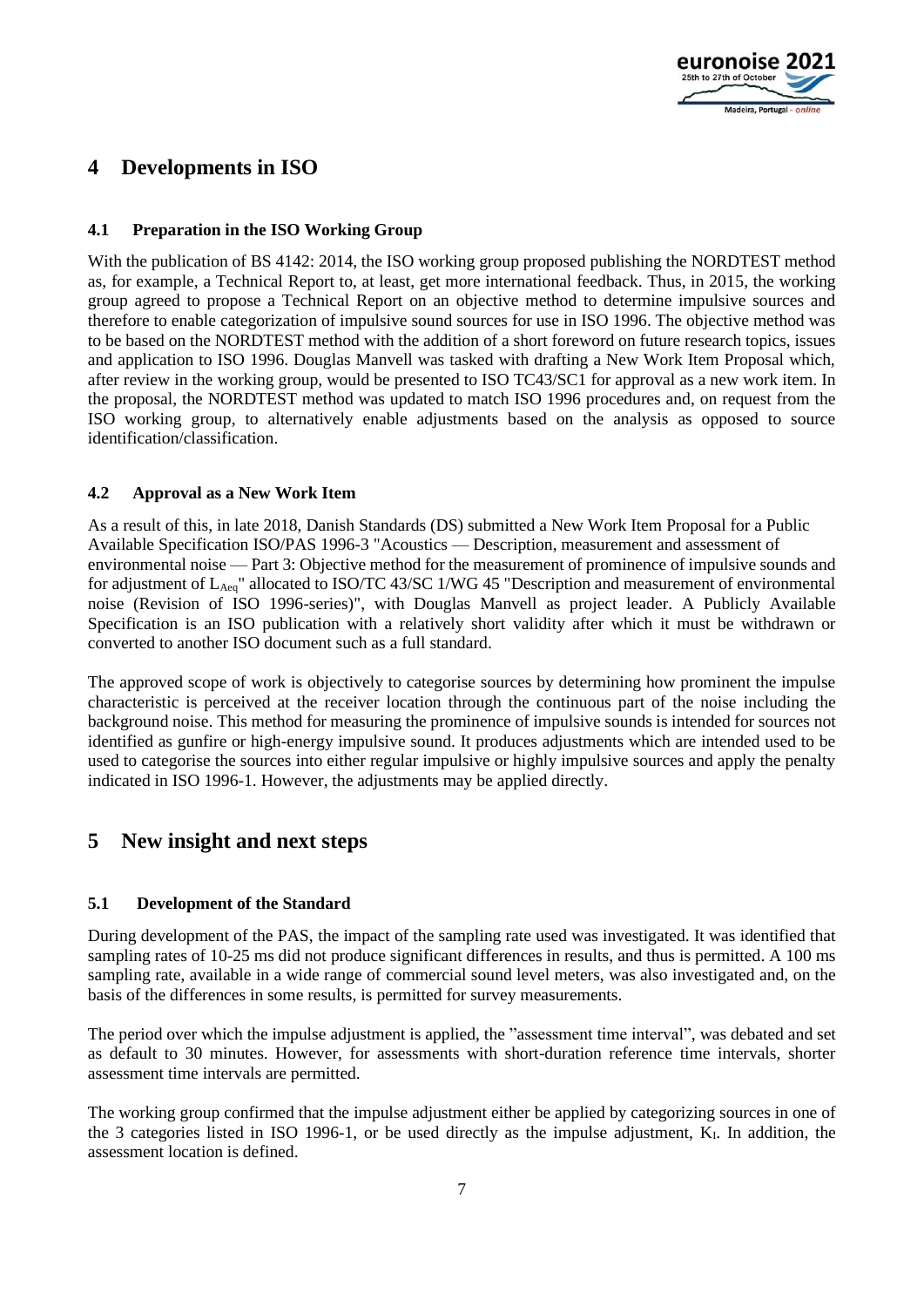

Editorially, the standard has been refined and improved through ensuring that the scope, definitions, terminology, wording and diagrams are clear. The bibliography has also been updated.



Figure 5. Figure from ISO PAS 1996-3 that shows the time history of the A-weighted sound pressure levels with time weighting F, and illustrates the onset rate (OR) and the level difference (LD) for the three most prominent impulses. It is comparable with Figure 2 in this paper.

To conclude, the working group could confirm that the method was robust enough for publication to thus enable and promote its wider use and evaluation.

#### **5.2 New Insights**

Recently a literature study for the Danish Environmental Protection Agency has been made [\[17\].](#page-10-5) It is noteworthy that most of the studies found were conducted before 2004. Only the Finnish study mentioned below is of more recent date. Despite a thorough literature search, no significant sources have been found in the period 2004-2019, which is surprising. The literature found that penalties of up to 8-11 dB are representative of the extra annoyance that the impulses give rise to. This is in line with the adjustments the objective measuring method normally operates with.

In a recent Finnish study, [\[18\],](#page-10-6) the annoyance of repetitive artificial impulses within background sound was compared to the annoyance of road traffic noise in a listening test, see [Figure .](#page-8-0) The level difference (named  $D_L$ in the figure) and the onset rate (named  $R_{On}$ ) for the impulses were varied in a systematic manner.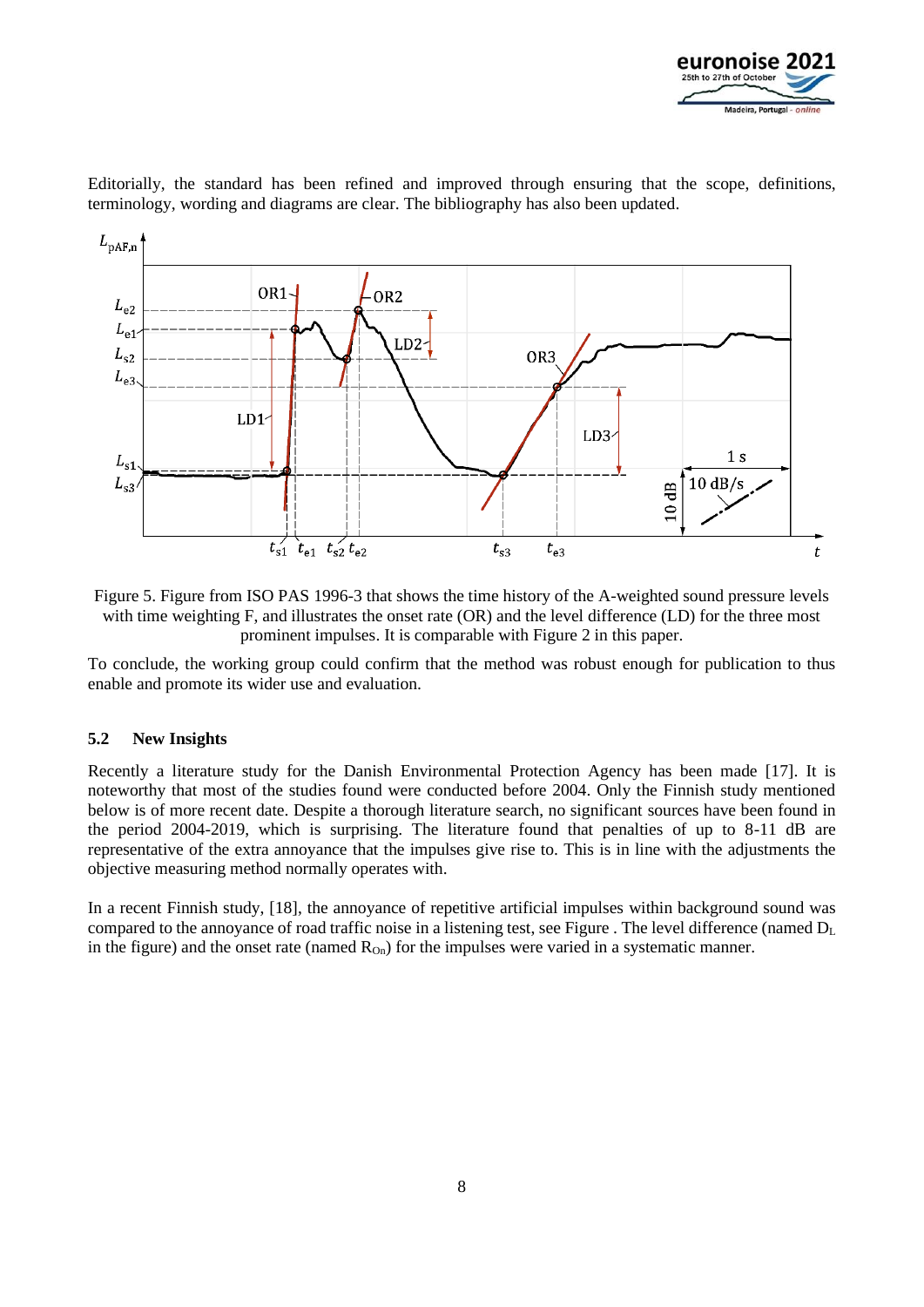



Impulsive sound

<span id="page-8-0"></span>Figure 6. The observed and calculated (with NT ACOU 112) penalties for impulse sounds. Figure from [\[18\].](#page-10-6)

It is seen that the objective measurement method NT ACOU 112 gives good agreement with the experimental results for slopes up to approximately 100 dB/s. Above this, a saturation effect seems to occur so that, for greater onset rates the method seem to overestimate the size of the adjustment for the artificial sounds used in this experiment. The results from this listening test, may indicate that setting an upper limit of the influence of the onset rate may improve the method (e.g. by limiting or lowering or limiting the second term in Equation 1). But the findings are based on very artificial signals so, as mentioned in the article, listening tests with real life impulses should be performed before any changes are made. When such results are available, a multipleregression analysis with level difference and onset rates as independent variables should be performed on all available (old and new) listening tests results, and may be used to change and improve the method. Until then we don't have a solid background to impose changes.

Further research along these lines (annoyance of impulsive noise compared to the annoyance continuous road traffic noise) is recommended.

#### **5.3 Next Steps**

The Publicly Available Specification has been voted and commented on in the wider acoustic standardisation community. It was supported and could have been published. However, it was agreed that the working group review all comments prior to final confirmation and publication. Publication is targeted for the start of 2022. It will be reviewed 3 years after publication, after which a decision on its future will be taken. Researchers, cognizant authorities and experienced practitioners are encouraged to use this standard in the coming years to ensure that this review is based on a broad and solid foundation.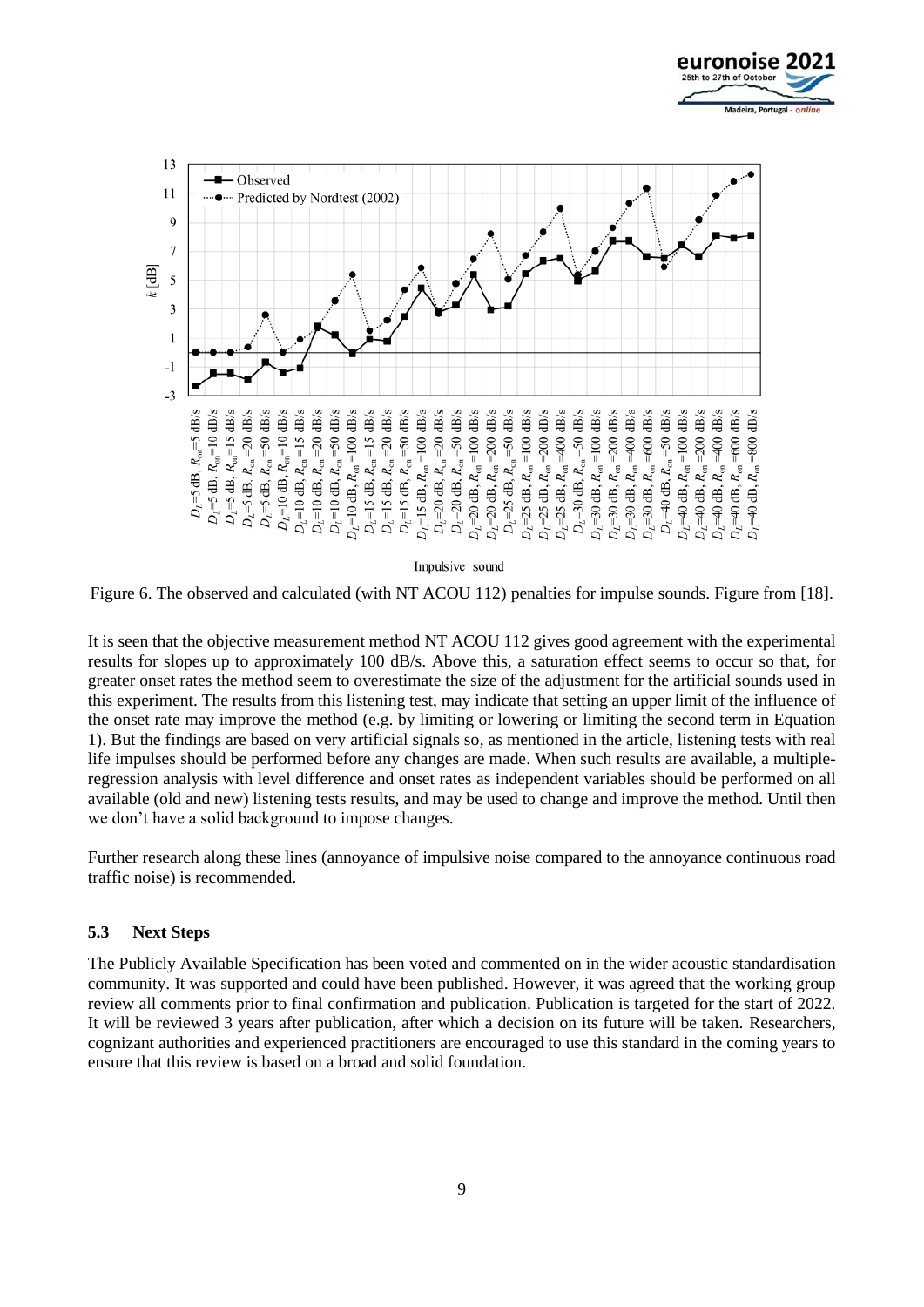

### **6 Conclusions**

The development of this ISO PAS 1996-3 method to objectively measure the prominence of impulsive sound relative to residual sound enables noise with prominent impulsive sound to be better assessed through a supplementary objective method that is based on methodology used in several countries over quite a few years. It enables more sources of impulsive sound to be correctly categorised.

The resulting adjustments can be applied directly or may be used to categorize the impulsive sources. It is intended to complement the ISO 1996-2 measurement method for general purpose environmental noise assessment. It is hoped that it will be widely used so that, when the ISO Publicly Available Specification is reviewed, the decision can have a wide and solid foundation.

## **References**

- <span id="page-9-0"></span>[1] ISO 1996-1 2003, Acoustics — Description, measurement and assessment of environmental noise — Part 1: Basic quantities and assessment Procedures, Switzerland, 2003
- <span id="page-9-1"></span>[2] ISO 1996-1 2016, Acoustics — Description, measurement and assessment of environmental noise — Part 1: Basic quantities and assessment Procedures, Switzerland, 2016
- <span id="page-9-2"></span>[3] ISO DPAS 1996-3 2021, Acoustics — Description, measurement and assessment of environmental noise — Part 3: Objective method for the measurement of prominence of impulsive sounds and for adjustment of LAeq, Switzerland, 2021
- <span id="page-9-3"></span>[4] NORDTEST NT ACOU 112, 2002: Impulsive noise - Objective method for the measurement of prominence of impulsive sounds and for adjustment of  $L_{Aeq}$ ". [http://www.nordtest.info/wp/2002/05/01/acoustics-prominence-of-impulsive-sounds-and-for](http://www.nordtest.info/wp/2002/05/01/acoustics-prominence-of-impulsive-sounds-and-for-adjustment-of-laeq-nt-acou-112/)[adjustment-of-laeq-nt-acou-112/](http://www.nordtest.info/wp/2002/05/01/acoustics-prominence-of-impulsive-sounds-and-for-adjustment-of-laeq-nt-acou-112/)
- <span id="page-9-4"></span>[5] ISO 1996-2 2017, ISO 1996-2 Acoustics – Description, measurement and assessment of environmental noise – Part 2: Determination of environmental noise levels, Switzerland, 2017
- <span id="page-9-5"></span>[6] ISO 1996-2 2007, ISO 1996-2 Acoustics – Description, measurement and assessment of environmental noise – Part 2: Determination of environmental noise levels, Switzerland, 2007
- [7] Schultz T.J., Synthesis of social surveys on noise annoyance. J. Acoust. Soc. Am. 1978, 64 (2) pp. 337– 405
- <span id="page-9-6"></span>[8] Sechste Allgemeine Verwaltungsvorschrift zum Bundes-Immissionsschutzgesetz (Technische Anleitung zum Schutz gegen Lärm – TA Lärm), Technical Instructions for Protection against Noise - TA Lärm, [http://www.verwaltungsvorschriften-im-internet.de/bsvwvbund\\_26081998\\_IG19980826.htm](http://www.verwaltungsvorschriften-im-internet.de/bsvwvbund_26081998_IG19980826.htm) (English), Germany, 1998
- <span id="page-9-7"></span>[9] BS 4142:2014+A1:2019, Methods for rating and assessing industrial and commercial sound, UK 2014 and 2019
- <span id="page-9-8"></span>[10] AS1055, Acoustics - Description and Measurement of Environmental Noise - General Procedures, Australia, 2018
- <span id="page-9-9"></span>[11] Pedersen, T. H., Impulsstøj, Objektiv målemetode for impulsers tydelighed og for tildeling af impulstillæg. (Impulsive Noise. An Objective Measuring Method for the Prominence of Impulsive Sounds and for the Adjustment of LAeq), Arbejdsrapport fra Miljøstyrelsen Nr. 1, 2001 (Report in Danish with expanded English summary) <https://www2.mst.dk/Udgiv/publikationer/2001/87-7944-375-3/html/default.htm>